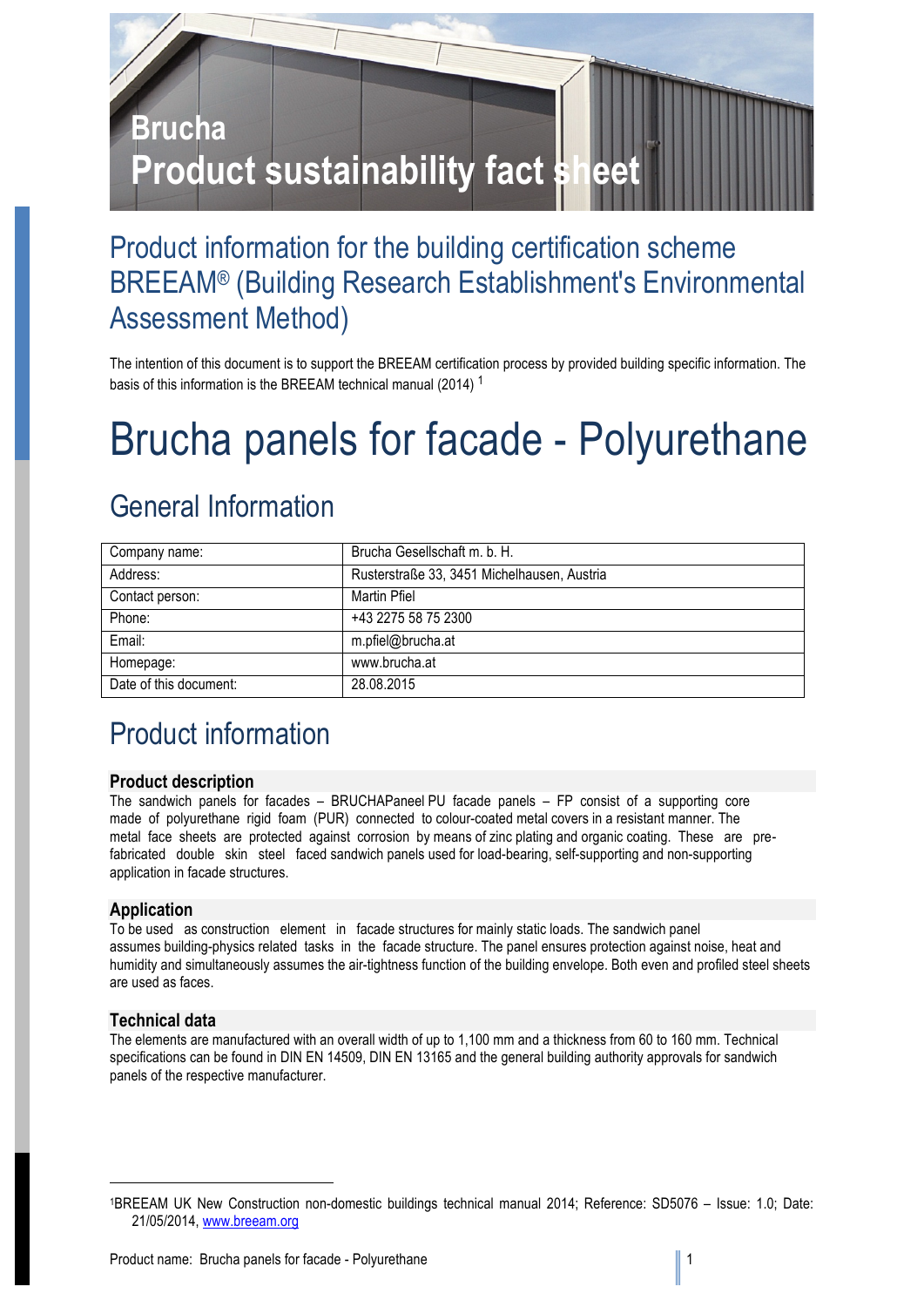

| <b>Description</b>                                                                                                                                                                                | Value    | Unit              |
|---------------------------------------------------------------------------------------------------------------------------------------------------------------------------------------------------|----------|-------------------|
| Density of insulation layer                                                                                                                                                                       | 43       | kg/m <sup>3</sup> |
| Thickness of the panel; when the outer layers are even, this is<br>the overall height of the panel (D); on heavily profiled panels,<br>this is the consistent core thickness without profile (dc) | 60 - 160 | mm                |
| Thickness of inner sheet cover                                                                                                                                                                    | 0.6      | mm                |
| Thickness of outer sheet cover                                                                                                                                                                    | 0.5      | mm                |
| Thermal conductivity of insulating material                                                                                                                                                       | 0.0221   | W/(mK)            |
| Heat transfer coefficient of the total panel incl. any heat<br>bridges due to overlapping and fixing elements according to<br>DIN EN 14509 (FP 60)                                                | 0.360    | W/(mªK)           |
| Heat transfer coefficient of the total panel incl. any heat<br>bridges due to overlapping and fixing elements according to<br>DIN EN 14509 (FP 160)                                               | 0.140    | W/(mªK)           |
| Sound reduction index according to EN ISO 140-3                                                                                                                                                   | 25       | dВ                |
| Sound absorption coefficient test according to EN ISO 354                                                                                                                                         | 0.15     | $\%$              |

# **Product declarations**

Environmental product declaration<br>Number Number<br>
Program operator<br>
Program operator<br>
Construction and Environment Construction and Environment Construction and Environment Construction

Institute Construction and Environment (IBU - Institut Bauen und Umwelt e.V.), Berlin, Germany Author of the LCA thinkstep AG formerly PE International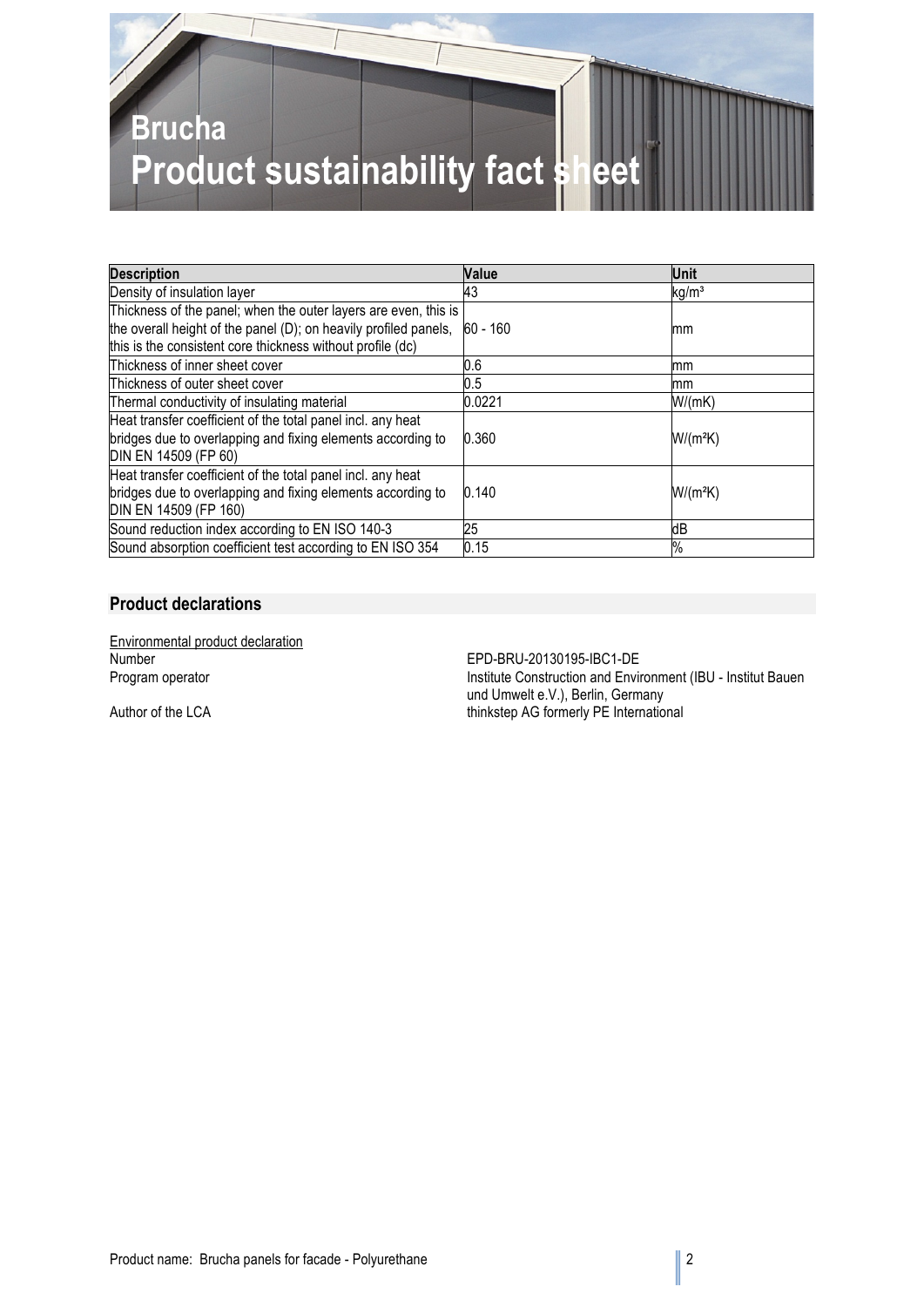

# Management

#### Summary

This category encourages the adoption of sustainable management practices in connection with design, construction, commissioning, handover and aftercare activities to ensure that robust sustainability objectives are set and followed through into the operation of the building. Issues in this section focus on embedding sustainability actions through the key stages of design, procurement and initial occupation from the initial project brief stage to the appropriate provision of aftercare.

Category summary table for this BREEAM issue:

| Issue ID | Issue name                                |
|----------|-------------------------------------------|
| Man 01   | Project brief and design                  |
| Man 02   | Life cycle cost and service life planning |
| Man 03   | Responsible construction practices        |
| Man 04   | Commissioning and handover                |
| Man 05   | Aftercare                                 |

### **Man 02 Life cycle cost and service life planning**

#### *Aim of this issue*

To deliver whole life value from investment and promote economic sustainability by recognising and encouraging the use and sharing of life cycle costing and service life planning to improve design, specification and through-life maintenance and operation.

Product information for the declared product within this issue:

| Specific information         | Comment                                                          |
|------------------------------|------------------------------------------------------------------|
| Construction process stage   |                                                                  |
| Reference service life (RSL) | According to service life of the building or $40 - 45$ years, if |
|                              | the product is installed and used in accordance with the         |
|                              | manufacturer's instructions.                                     |
| Use stage                    | Under normal conditions, no maintenance is required and          |
|                              | therefore no costs are arising.                                  |
|                              |                                                                  |

End of life stage Scenario that is also calculated in EPD: Metal is recycled and polyurethane is sent for thermal energy recovery.

|           | Value | Unit |
|-----------|-------|------|
| Recycling | 9.35  | Κg   |
| Energy    | 4.55  | Κg   |
| recovery  |       |      |
| Landfill  |       | Κq   |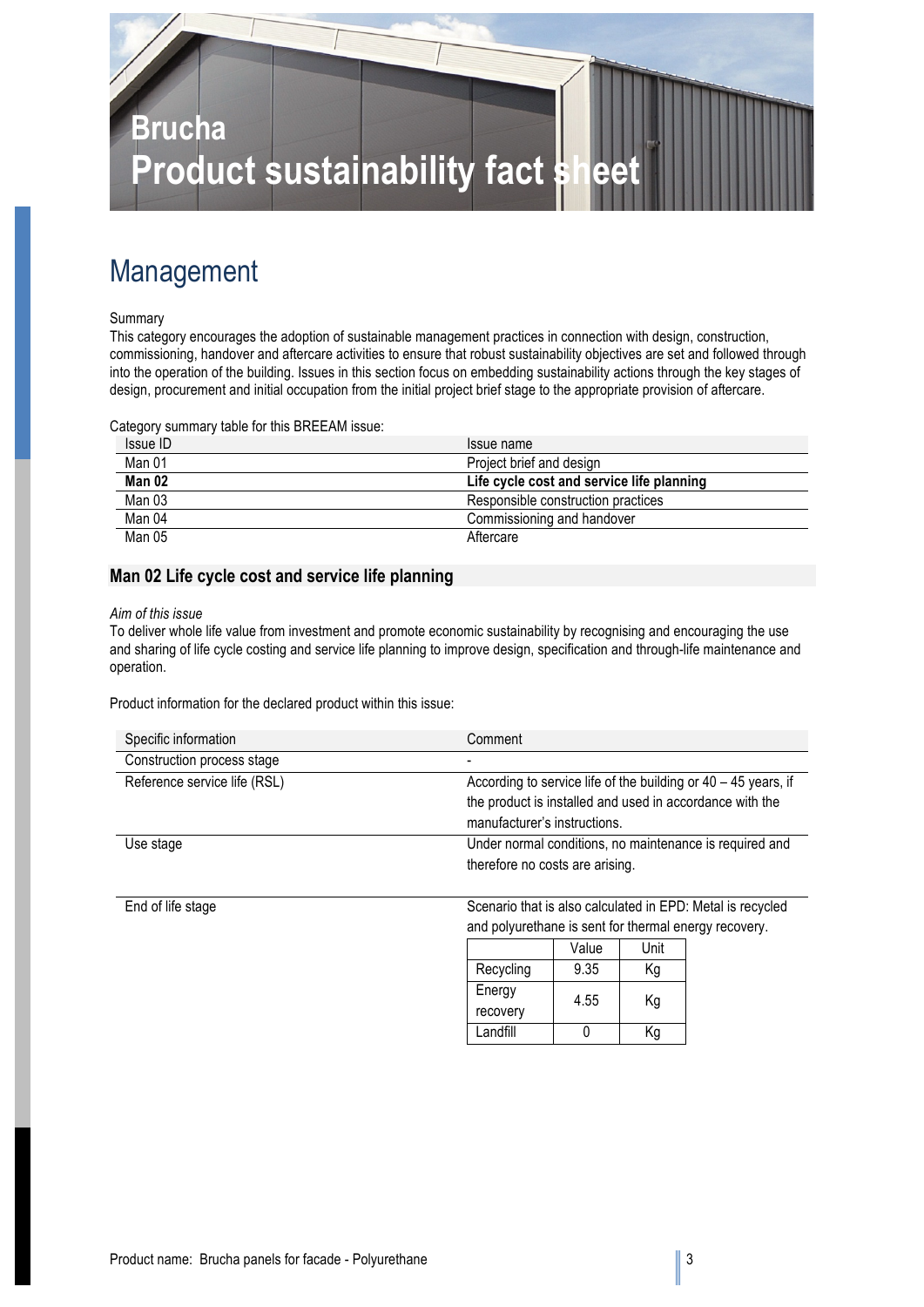

### **Man 04 Commissioning and handover**

*Aim of this issue*

To encourage a properly planned handover and commissioning process that reflects the needs of the building occupants.

Product information for the declared product within this issue:

| Product specific information for the Building User Guide (BUG) |                                              |  |
|----------------------------------------------------------------|----------------------------------------------|--|
| Installation instruction:                                      | Please follow the installation instructions: |  |
|                                                                | http://www.brucha.at/opmodule/user/brucha-   |  |
|                                                                | neu/?kat=5&dok id=18578⟨=en                  |  |
|                                                                |                                              |  |
| Maintenance instruction:                                       | Please follow the maintenance instruction:   |  |
|                                                                | http://www.brucha.at/opmodule/user/brucha-   |  |
|                                                                | neu/dokumente/en Oberflaechen.pdf            |  |
|                                                                |                                              |  |

Building User Guide (BUG):

Dedicated building/site specific guidance for the non-technical building user. The purpose of the guide is to help building users access, understand and operate the building efficiently and in a manner in keeping with the original design intent. A Building User Guide will provide easily accessible and understandable information relevant to the following stakeholders:

- The building's staff (or where relevant residents)
- The non-technical facilities management team/building manager
- Other building users, e.g. visitors/community users

# Health and Wellbeing

#### Summary

This category encourages the increased comfort, health and safety of building occupants, visitors and others within the vicinity. Issues in this section aim to enhance the quality of life in buildings by recognising those that encourage a healthy and safe internal and external environment for occupants.

| Calegory Summary lable for this DREEAM iSSUE. |                                  |
|-----------------------------------------------|----------------------------------|
| Issue ID                                      | Issue name                       |
| Hea 01                                        | Visual comfort                   |
| Hea 02                                        | Indoor air quality               |
| Hea 03                                        | Safe containment in laboratories |
| Hea 04                                        | Thermal comfort                  |
| Hea 05                                        | Acoustic performance             |
| Hea 06                                        | Safety and security              |

Category summary table for this BREEAM issue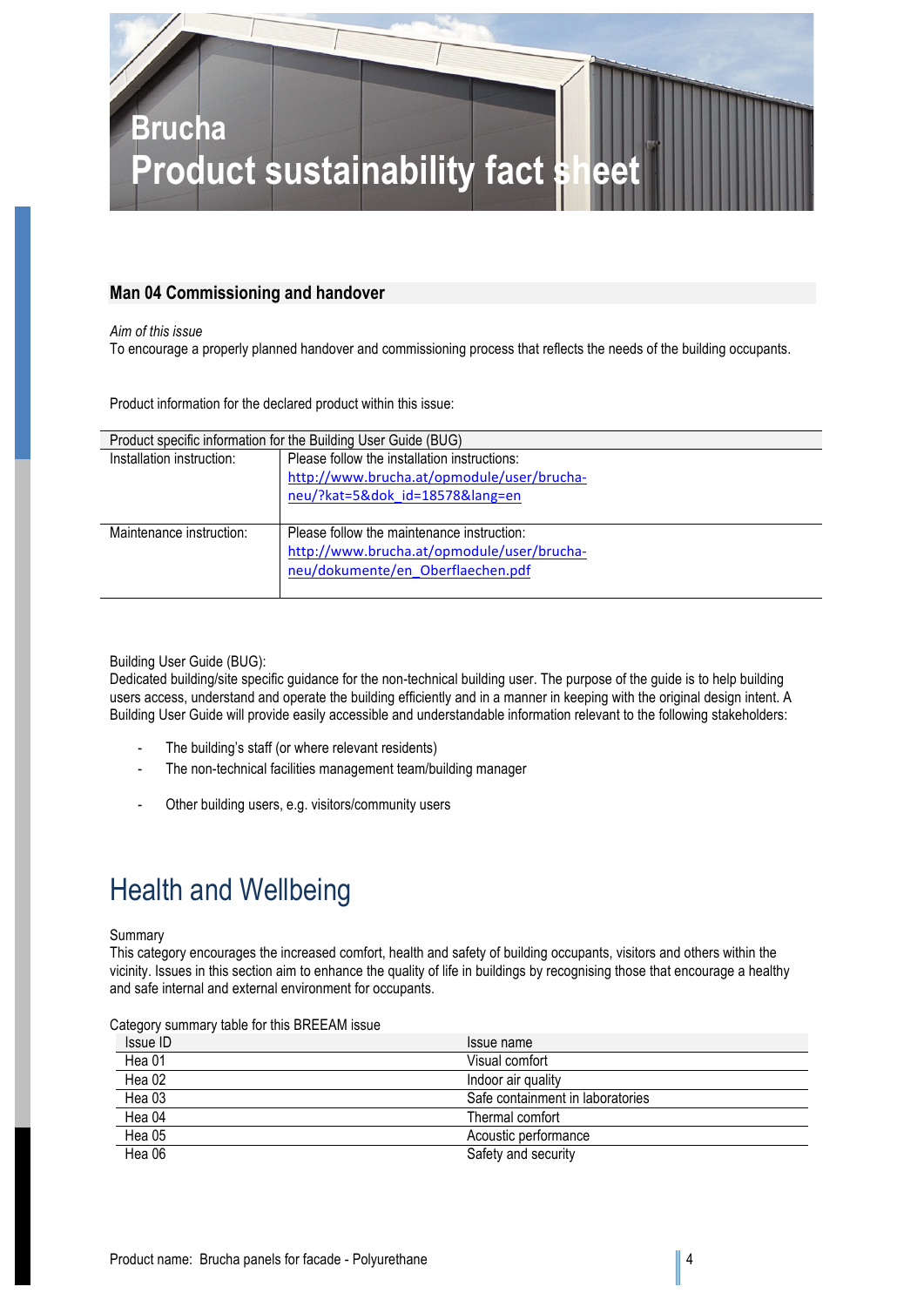

# **Hea 04 Thermal comfort**

*Aim of this issue*

To ensure that appropriate thermal comfort levels are achieved through design, and controls are selected to maintain a thermally comfortable environment for occupants within the building.

Product information for the declared product within this issue:

| Specific information                                               | Value and evidence (quality) |
|--------------------------------------------------------------------|------------------------------|
| Thermal conductivity (W/mK) acc. EN 12667                          | 0.0221                       |
| U-value (W/m <sup>2</sup> K) acc. DIN EN 14509 (FP 60) incl.       | 0.360                        |
| connection loss                                                    |                              |
| U-value (W/m <sup>2</sup> K) according DIN EN 14509 (FP 160) incl. | 0.160                        |
| connection loss                                                    |                              |

### **Hea 05 Acoustic performance**

*Aim of this issue*

To ensure the building's acoustic performance including sound insulation meet the appropriate standards for its purpose.

Product information for the declared product within this issue:

| Specific information                                      | Value and evidence (quality) |
|-----------------------------------------------------------|------------------------------|
| Sound insulation Rw(C;Ctr) according EN ISO 140-3 (dB) 25 |                              |
| Sound absorption coefficient according EN ISO 354 (%)     | 0.15                         |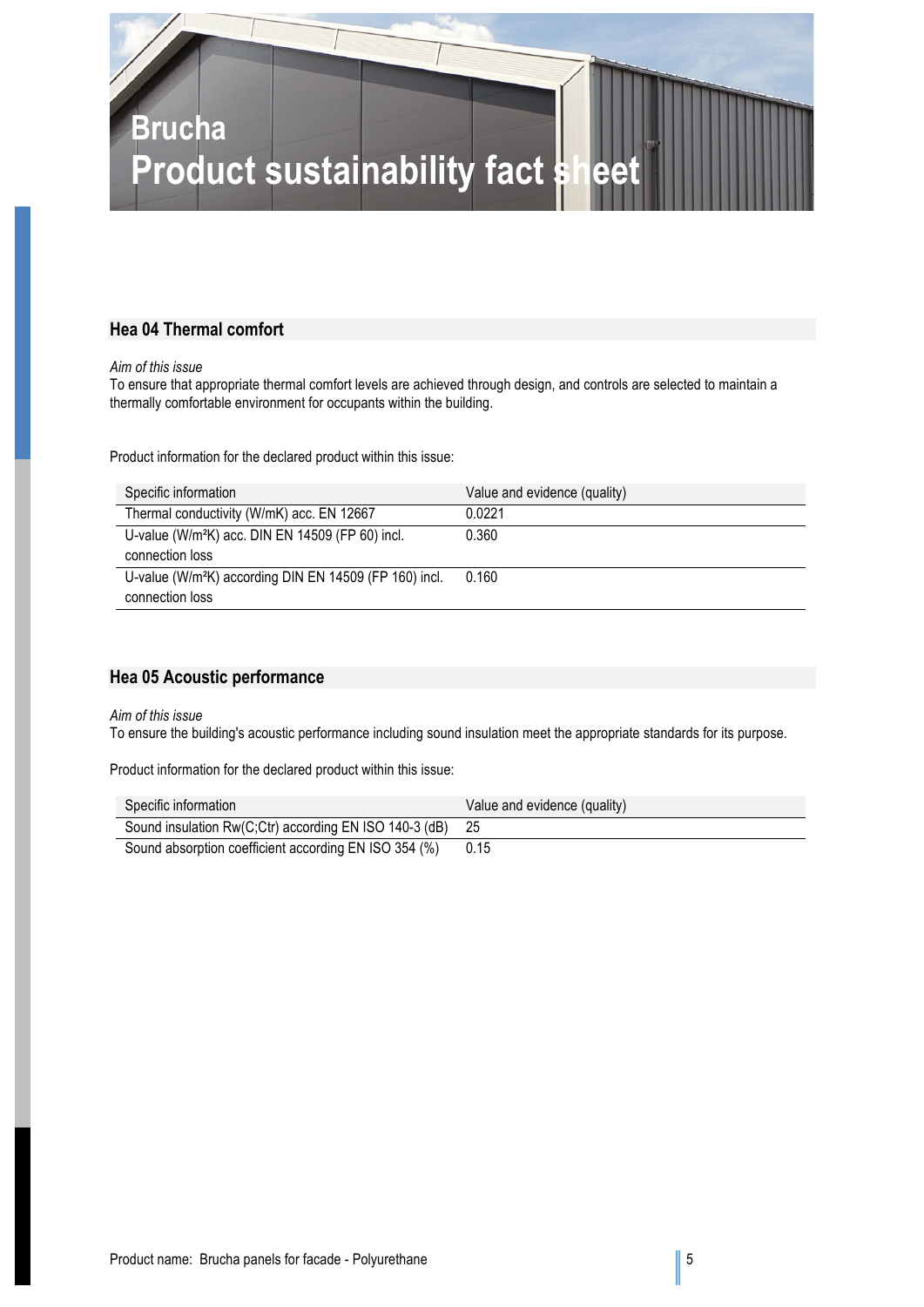

# Energy

#### Summary

This category encourages the specification and design of energy efficient building solutions, systems and equipment that support the sustainable use of energy in the building and sustainable management in the building's operation. Issues in this section assess measures to improve the inherent energy efficiency of the building, encourage the reduction of carbon emissions and support efficient management throughout the operational phase of the building's life.

Category summary table for this BREEAM issue

| Issue ID          | Issue name                                   |
|-------------------|----------------------------------------------|
| Ene <sub>01</sub> | Reduction of energy use and carbon emissions |
| Ene 02            | Energy monitoring                            |
| Ene 03            | External lighting                            |
| Ene 04            | Low carbon design                            |
| Ene 05            | Energy efficient cold storage                |
| Ene 06            | Energy efficient transportation systems      |
| Ene 07            | Energy efficient laboratory systems          |
| Ene 08            | Energy efficient equipment                   |

#### **Ene 01 Reduction of energy use and carbon emissions**

#### *Aim of this issue*

To recognise and encourage buildings designed to minimise operational energy demand, primary energy consumption and CO<sub>2</sub> emissions.

Product information for the declared product within this issue:

| Specific information | $\cdots$<br>evidence<br>duality) ( |
|----------------------|------------------------------------|
|                      |                                    |

See section Hea 04 for relevant technical information.

# **Materials**

Summary

This category encourages steps taken to reduce the impact of construction materials through design, construction, maintenance and repair. Issues in this section focus on the procurement of materials that are sourced in a responsible way and have a low embodied impact over their life including extraction, processing and manufacture and recycling.

|  | Category summary table for this BREEAM issue |
|--|----------------------------------------------|
|--|----------------------------------------------|

| Issue ID      | Issue name                               |
|---------------|------------------------------------------|
| <b>Mat 01</b> | Life cycle impacts                       |
| Mat 02        | Hard landscaping and boundary protection |
| Mat 03        | Responsible sourcing of materials        |
| Mat 04        | Insulation                               |
| Mat 05        | Designing for durability and resilience  |
| Mat 06        | Material efficiency                      |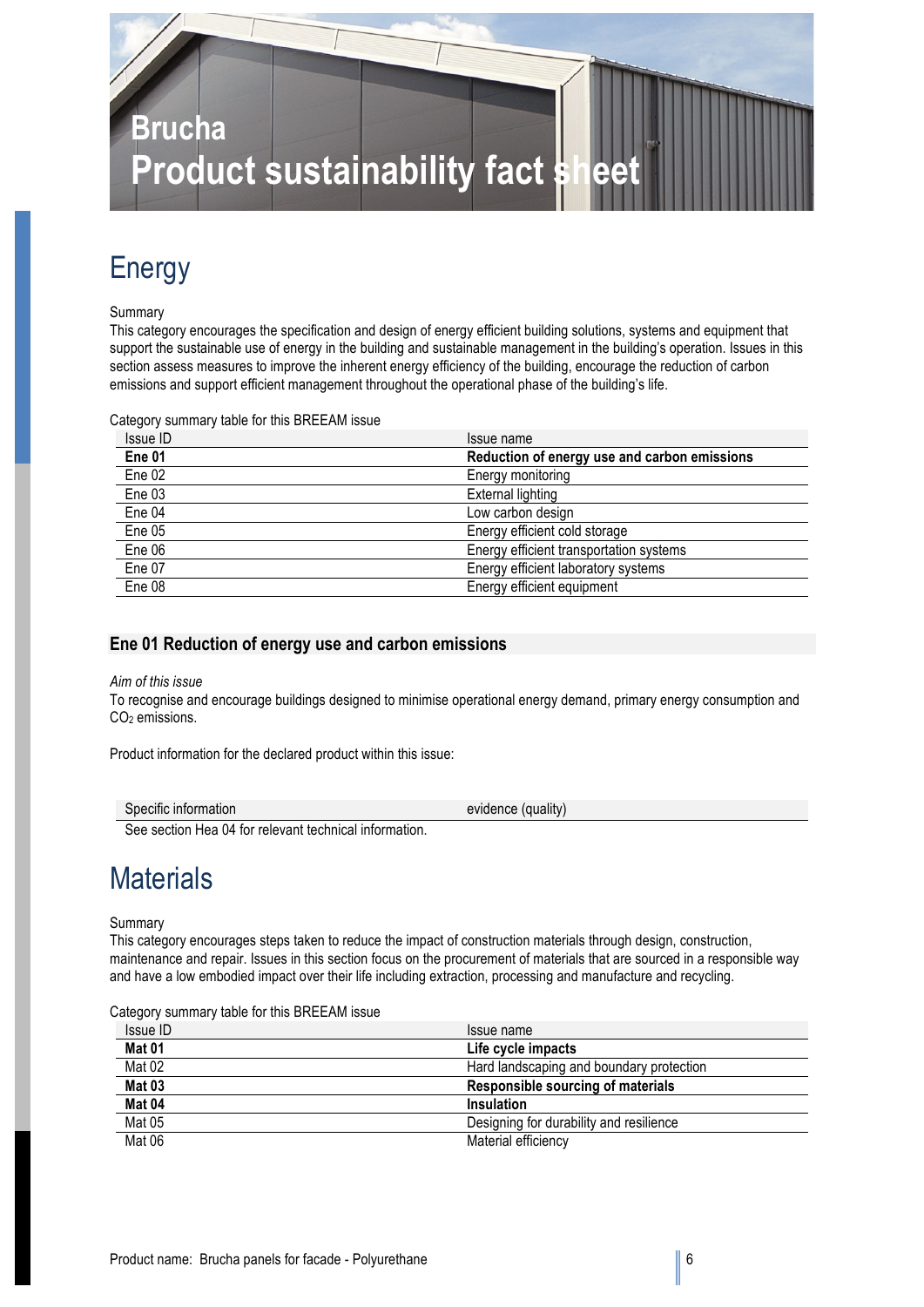

### **Mat 01 Life cycle impacts**

#### Aim of this issue

To recognise and encourage the use of construction materials with a low environmental impact (including embodied carbon) over the full life cycle of the building. The following LCA results refer to a sandwich panel with a representative thickness of 110 mm and a weight of 15.2 kg.

Product information for the declared product within this issue:

| Description                              | Value                                                                  |
|------------------------------------------|------------------------------------------------------------------------|
| "Product specific" environmental profile | yes                                                                    |
| certification available?                 |                                                                        |
| EPD Program Operator                     | Institute Construction and Environment (IBU - Institut Bauen und       |
|                                          | Umwelt e.V.), Berlin                                                   |
| <b>EPD Number</b>                        | EPD-BRU-20130195-IBC1-DE                                               |
| System boundaries                        | A1-A3, C4, D (cradle-to-gate with options)                             |
| Declared unit                            | $1 \text{ m}^2$                                                        |
| <b>PCR</b>                               | Double skin metal faced sandwich panels (version 07.2013)              |
| Green guide rating                       | Example Generic Green Guide rating for Industrial Buildings: Externals |
|                                          | Walls: Insulated Cladding: Coated steel composite profiled panel with  |
|                                          | pentane blown PUR/PIR insulation and steel liner on steel support,     |
|                                          | structural steel frame with no internal finish. Element Number:        |
|                                          | 806600001, Summary Rating: A+                                          |

### **Results of the LCA – ENVIRONMENTAL IMPACTS:**

| Declared life cycle                                                                                                                                                                                                                       | <b>PRODUCT</b>                                                                                                | <b>END OF LIFE STAGE</b> | BENEFITS AND LOADS BEYOND |
|-------------------------------------------------------------------------------------------------------------------------------------------------------------------------------------------------------------------------------------------|---------------------------------------------------------------------------------------------------------------|--------------------------|---------------------------|
| stages (standard DIN                                                                                                                                                                                                                      | <b>STAGE</b>                                                                                                  |                          | THE SYSTEM BOUNDARYS      |
| EN 15804)                                                                                                                                                                                                                                 | $A1-A3$                                                                                                       | C4                       | D                         |
| GWP [kg CO2-eq.]                                                                                                                                                                                                                          | 4.16E+01                                                                                                      | 1.00E+01                 | $-2.11E+01$               |
| ODP [kg CFC11-eq.]                                                                                                                                                                                                                        | 2.13E-05                                                                                                      | 1.01E-10                 | $-6.28E-10$               |
| AP [kg SO2-eq.]                                                                                                                                                                                                                           | 1.26E-01                                                                                                      | 4,15E-03                 | $-7,41E-02$               |
| EP [kg PO43-- eq.]                                                                                                                                                                                                                        | 1.23E-02                                                                                                      | 1,03E-03                 | $-6,00E-03$               |
| POCP [kg Ethene eq.]                                                                                                                                                                                                                      | 1.83E-02                                                                                                      | 2,77E-04                 | $-1,03E-02$               |
| ADPE [kg Sb eq.]                                                                                                                                                                                                                          | 2.30E-03                                                                                                      | 7.01E-08                 | $-8,23E-07$               |
| ADPF [MJ]                                                                                                                                                                                                                                 | 6.48E+02                                                                                                      | 2.48E+00                 | $-2.20E + 02$             |
| GWP = Global warming potential; ODP = Depletion potential of the stratospheric ozone layer; AP = Acidification<br>potential of land and water; EP = Eutrophication potential; POCP = Formation potential of tropospheric ozone<br>Caption |                                                                                                               |                          |                           |
|                                                                                                                                                                                                                                           | photochemical oxidants; ADPE = Abiotic depletion potential for non-fossil resources; ADPF = Abiotic depletion |                          |                           |
| potential for fossil resources                                                                                                                                                                                                            |                                                                                                               |                          |                           |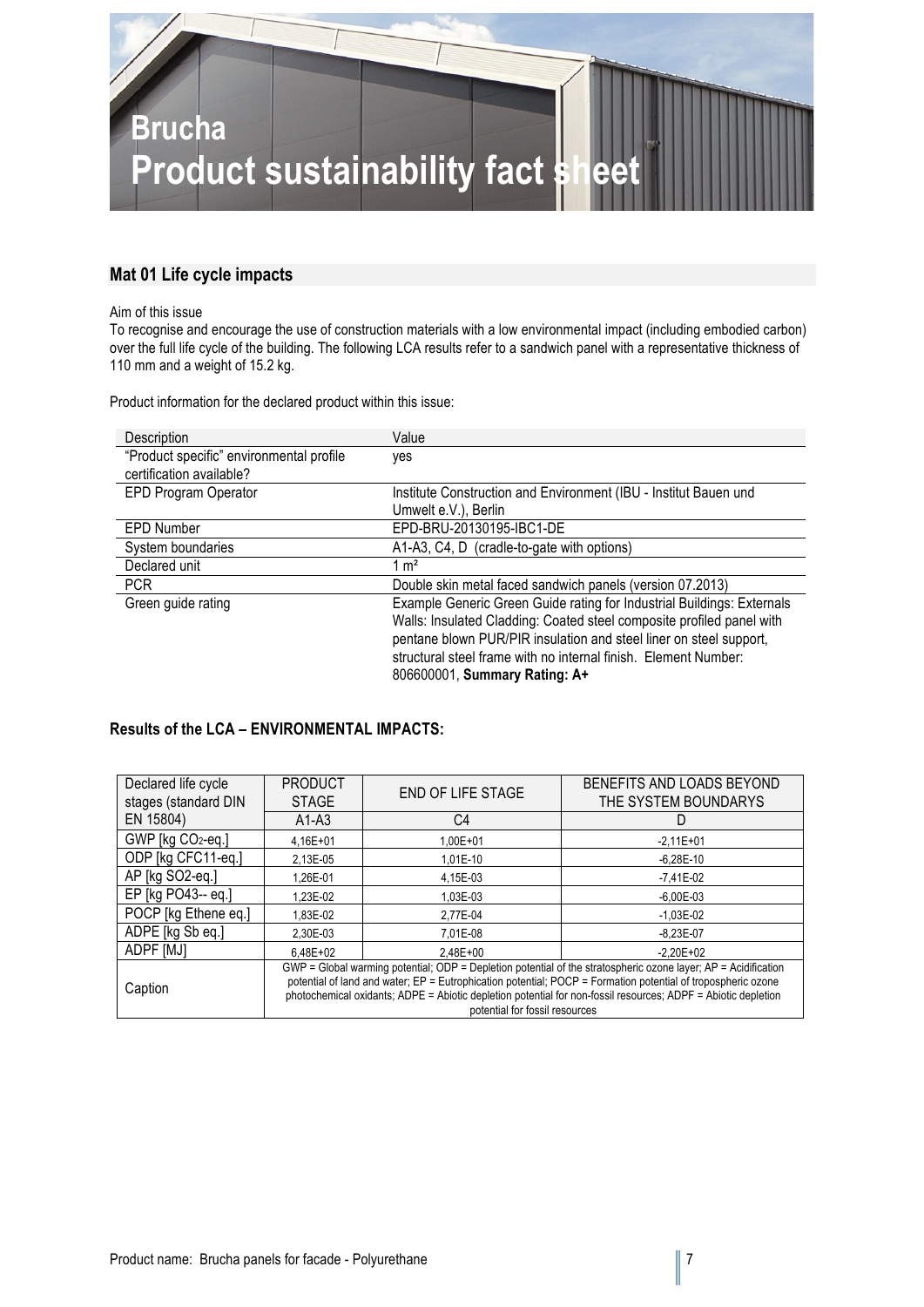

# **Results of the LCA – RESOURCE USE:**

| Declared life<br>cycle stages<br>(standard DIN | <b>PRODUCT</b><br><b>STAGE</b>                                                                                                                                                                                                                                                                                                                                                                                                                                                                                                                                                                                                                                                                                                                 | END OF LIFE STAGE | BENEFITS AND LOADS<br>BEYOND THE SYSTEM<br><b>BOUNDARYS</b> |
|------------------------------------------------|------------------------------------------------------------------------------------------------------------------------------------------------------------------------------------------------------------------------------------------------------------------------------------------------------------------------------------------------------------------------------------------------------------------------------------------------------------------------------------------------------------------------------------------------------------------------------------------------------------------------------------------------------------------------------------------------------------------------------------------------|-------------------|-------------------------------------------------------------|
| EN 15804)                                      | $A1-A3$                                                                                                                                                                                                                                                                                                                                                                                                                                                                                                                                                                                                                                                                                                                                        | C4                | D                                                           |
| PE total [MJ]                                  | 7.02E+02                                                                                                                                                                                                                                                                                                                                                                                                                                                                                                                                                                                                                                                                                                                                       | $3.00E + 00$      | $-2.28E+02$                                                 |
| PERE [MJ]                                      | 2.49E+01                                                                                                                                                                                                                                                                                                                                                                                                                                                                                                                                                                                                                                                                                                                                       |                   |                                                             |
| PERM [MJ]                                      | $0.00E + 00$                                                                                                                                                                                                                                                                                                                                                                                                                                                                                                                                                                                                                                                                                                                                   |                   |                                                             |
| <b>PERT IMJI</b>                               | 2.49E+01                                                                                                                                                                                                                                                                                                                                                                                                                                                                                                                                                                                                                                                                                                                                       | 2.00E-01          | $-3.50E + 00$                                               |
| <b>PENRE IMJI</b>                              | 5.53E+02                                                                                                                                                                                                                                                                                                                                                                                                                                                                                                                                                                                                                                                                                                                                       |                   |                                                             |
| PENRM [MJ]                                     | 1.23E+02                                                                                                                                                                                                                                                                                                                                                                                                                                                                                                                                                                                                                                                                                                                                       |                   |                                                             |
| <b>PENRT [MJ]</b>                              | $6.77E + 02$                                                                                                                                                                                                                                                                                                                                                                                                                                                                                                                                                                                                                                                                                                                                   | $2.80E + 00$      | $-2.24E+02$                                                 |
| SM [kg]                                        | $0.00E + 00$                                                                                                                                                                                                                                                                                                                                                                                                                                                                                                                                                                                                                                                                                                                                   |                   |                                                             |
| RSF [MJ]                                       | $0.00E + 00$                                                                                                                                                                                                                                                                                                                                                                                                                                                                                                                                                                                                                                                                                                                                   | $0.00E + 00$      | $0.00E + 00$                                                |
| NRSF [MJ]                                      | $0.00E + 00$                                                                                                                                                                                                                                                                                                                                                                                                                                                                                                                                                                                                                                                                                                                                   | $0.00E + 00$      | $0.00E + 00$                                                |
| FW [m <sup>3</sup> ]                           |                                                                                                                                                                                                                                                                                                                                                                                                                                                                                                                                                                                                                                                                                                                                                |                   |                                                             |
| Caption                                        | PE total = Total use of primary energy resources (=PERT+PENRT); PERE = Use of renewable<br>primary energy excluding renewable primary energy resources used as raw materials; PERM = Use of<br>renewable primary energy resources used as raw materials; PERT = Total use of renewable primary<br>energy resources; PENRE = Use of non-renewable primary energy excluding non-renewable primary<br>energy resources used as raw materials; PENRM = Use of non-renewable primary<br>energy resources used as raw materials; PENRT = Total use of non-renewable primary energy<br>resources; SM = Use of secondary material; RSF = Use of renewable secondary fuels; NRSF = Use of<br>non-renewable secondary fuels; FW = Use of net fresh water |                   |                                                             |

# **Results of the LCA – OUTPUT FLOWS AND WASTE CATEGORIES:**

| Declared life<br>cycle stages<br>(standard DIN | <b>PRODUCT</b><br><b>STAGE</b>                                                                                                                                                                                                                                                                                                              | <b>END OF LIFE STAGE</b> | BENEFITS AND LOADS<br><b>BEYOND THE SYSTEM</b><br><b>BOUNDARYS</b> |
|------------------------------------------------|---------------------------------------------------------------------------------------------------------------------------------------------------------------------------------------------------------------------------------------------------------------------------------------------------------------------------------------------|--------------------------|--------------------------------------------------------------------|
| EN 15804)                                      | $A1-A3$                                                                                                                                                                                                                                                                                                                                     | C4                       |                                                                    |
| HWD [kg]                                       |                                                                                                                                                                                                                                                                                                                                             |                          |                                                                    |
| NHWD [kg]                                      |                                                                                                                                                                                                                                                                                                                                             |                          |                                                                    |
| RWD [kg]                                       |                                                                                                                                                                                                                                                                                                                                             |                          |                                                                    |
| CRU [kg]                                       | U                                                                                                                                                                                                                                                                                                                                           |                          | 0                                                                  |
| MFR [kg]                                       | N                                                                                                                                                                                                                                                                                                                                           |                          | 9.35                                                               |
| MER [kg]                                       | <sup>0</sup>                                                                                                                                                                                                                                                                                                                                |                          | 4.55                                                               |
| EEE [MJ]                                       | 0                                                                                                                                                                                                                                                                                                                                           | 14.8                     |                                                                    |
| EET <sub>[MJ]</sub>                            | $\Omega$                                                                                                                                                                                                                                                                                                                                    | 40.8                     |                                                                    |
| Caption                                        | HWD = Hazardous waste disposed; NHWD = Non-hazardous waste disposed; RWD = Radioactive<br>waste disposed; CRU = Components for re-use; MFR = Materials for recycling; MER = Materials for<br>energy recovery; $EE =$ Exported energy per energy carrier: $EEE =$ Exported energy, electric energy,<br>EET = Exported energy, thermal energy |                          |                                                                    |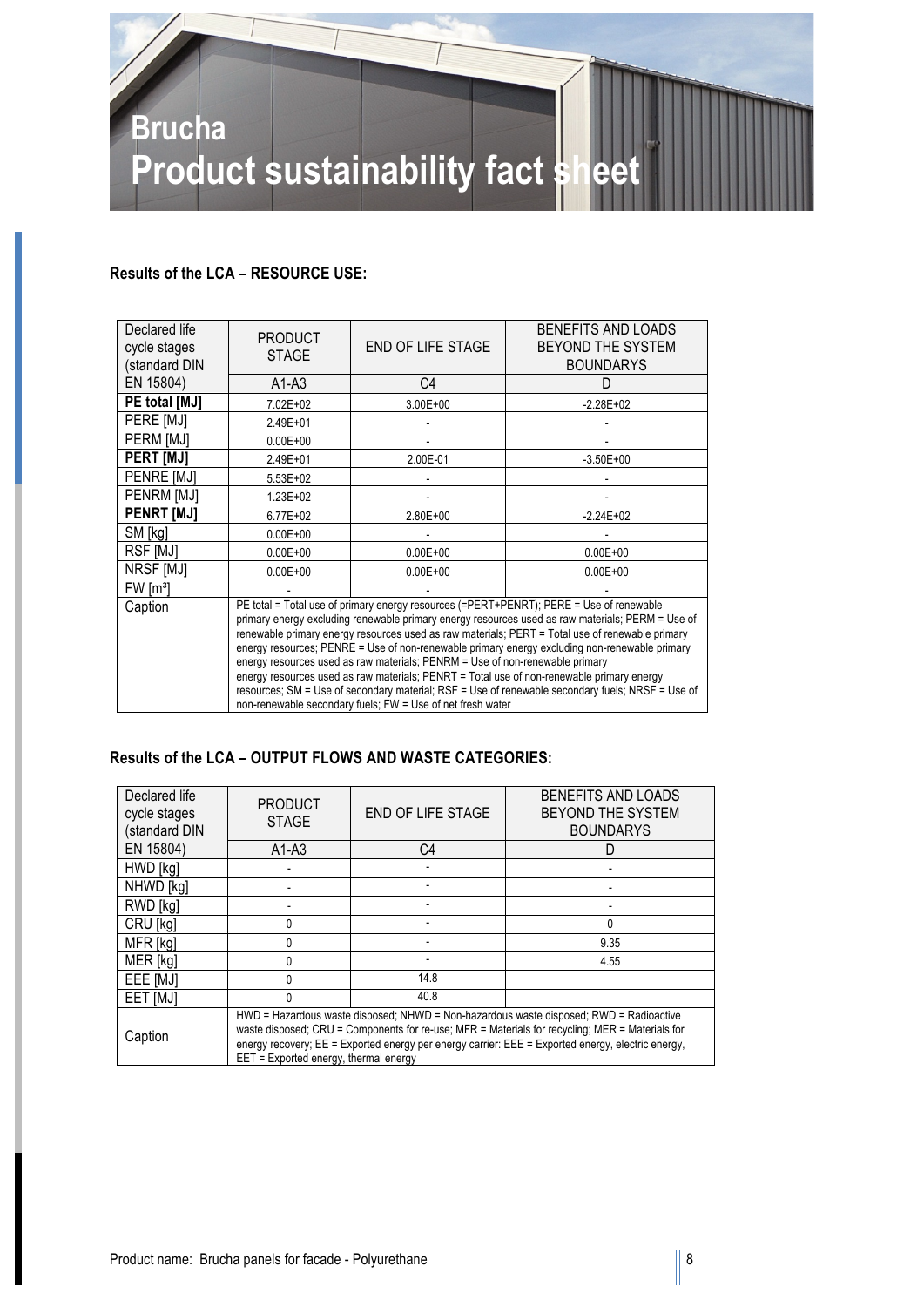

### **Mat 03 Responsible sourcing of materials**

#### *Aim of this issue*

To recognise and encourage the specification and procurement of responsibly sourced materials for key building elements.

Product information for the declared product within this issue:

| Responsible Sourcing Certification Scheme | Certification level / scope                                                                                                                                                                                                                    |
|-------------------------------------------|------------------------------------------------------------------------------------------------------------------------------------------------------------------------------------------------------------------------------------------------|
| EN ISO 14001                              | The management system of Brucha GmbH has been<br>certified to ISO 14001 by LRQA (Certificate No.<br>VNA0005184/E). The certificates are downloadable:<br>http://www.brucha.at/opmodule/user/brucha-<br>neu/dokumente/de ISO 90014 ems qms.pdf. |
|                                           | Additionally, the main suppliers of steel and of<br>polyurethane are certified to ISO 14001. Evidence of<br>supplier certification can be provided for BREEAM<br>Assessments on request from m.pfiel@brucha.at.                                |

#### **Responsible sourcing certification scheme point scores**

A graded scale to reflect the rigour of the certification scheme used to demonstrate responsible sourcing, forming the basis for awarding credits in the BREEAM issue Mat 03. Refer to Guidance Note (TBC) available in the Resources section of the BREEAM website for an up-to-date table of responsible sourcing certification schemes recognised by BRE Global Ltd for the purposes of a BREEAM assessment.

Detailed information Mat 03 Responsible sourcing of materials and http://www.breeam.org/page.jsp?id=617

#### **Mat 04 Insulation**

#### *Aim of this issue*

To recognise and encourage the use of thermal insulation which has a low embodied environmental impact relative to its thermal properties

Product information for the declared product within this issue:

| Description                |                                                                                                                                             | Value              | Test Standard / Link   |
|----------------------------|---------------------------------------------------------------------------------------------------------------------------------------------|--------------------|------------------------|
| Thermal conductivity       |                                                                                                                                             | 0.022              | EN 12667               |
| (W/mK)                     |                                                                                                                                             |                    |                        |
| Generic Green Guide rating | Equivalent product: Rigid<br>urethane (pentane blown)<br>with gas-tight facers,<br>density 32 kg/m <sup>3</sup> and k-<br>value 0.023 W/mK) | Summary Rating: A+ | Element No: 1415320205 |
| EPD available?             |                                                                                                                                             | no                 |                        |
| EPD No.                    |                                                                                                                                             |                    |                        |
| Drogram operator           |                                                                                                                                             |                    |                        |

Program operator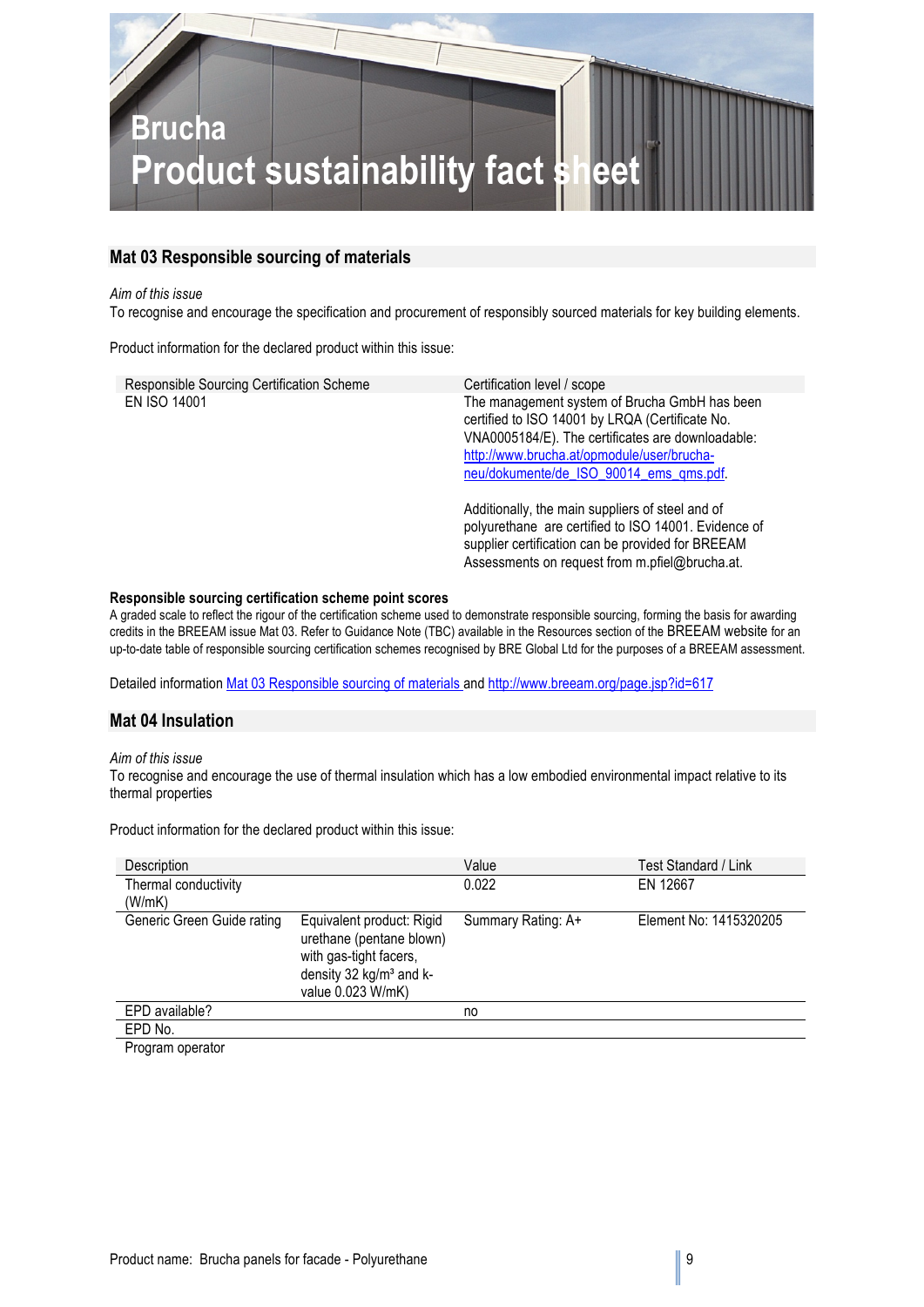

# **Waste**

Summary

This category encourages the sustainable management (and reuse where feasible) of construction, operational waste and waste through future maintenance and repairs associated with the building structure. By encouraging good design and construction practices, issues in this section aim to reduce the waste arising from the construction and operation of the building, encouraging its diversion from landfill. It includes recognition of measures to reduce future waste as a result of the need to alter the building in the light of future changes to climate.

Category summary table for this BREEAM issue

| Issue ID      | Issue name                             |
|---------------|----------------------------------------|
| <b>Wst 01</b> | <b>Construction waste management</b>   |
| <b>Wst 02</b> | Recycled aggregates                    |
| <b>Wst 03</b> | Operational waste                      |
| <b>Wst 04</b> | Speculative floor and ceiling finishes |
| <b>Wst 05</b> | Adaptation to climate change           |
| <b>Wst 06</b> | <b>Functional adaptability</b>         |

### **Wst 01 Construction waste management**

#### *Aim of this issue*

To promote resource efficiency via the effective management and reduction of construction waste.

Product information for the declared product within this issue:

| Specific information                                   | evidence (quality)             |
|--------------------------------------------------------|--------------------------------|
| Very little offcut, because the panels are exclusively |                                |
| made to order                                          |                                |
| Contract with ARA (Altstoff Recycling Austria) for the | Concession agreement No. 13099 |
| collection of packaging waste                          |                                |
|                                                        |                                |